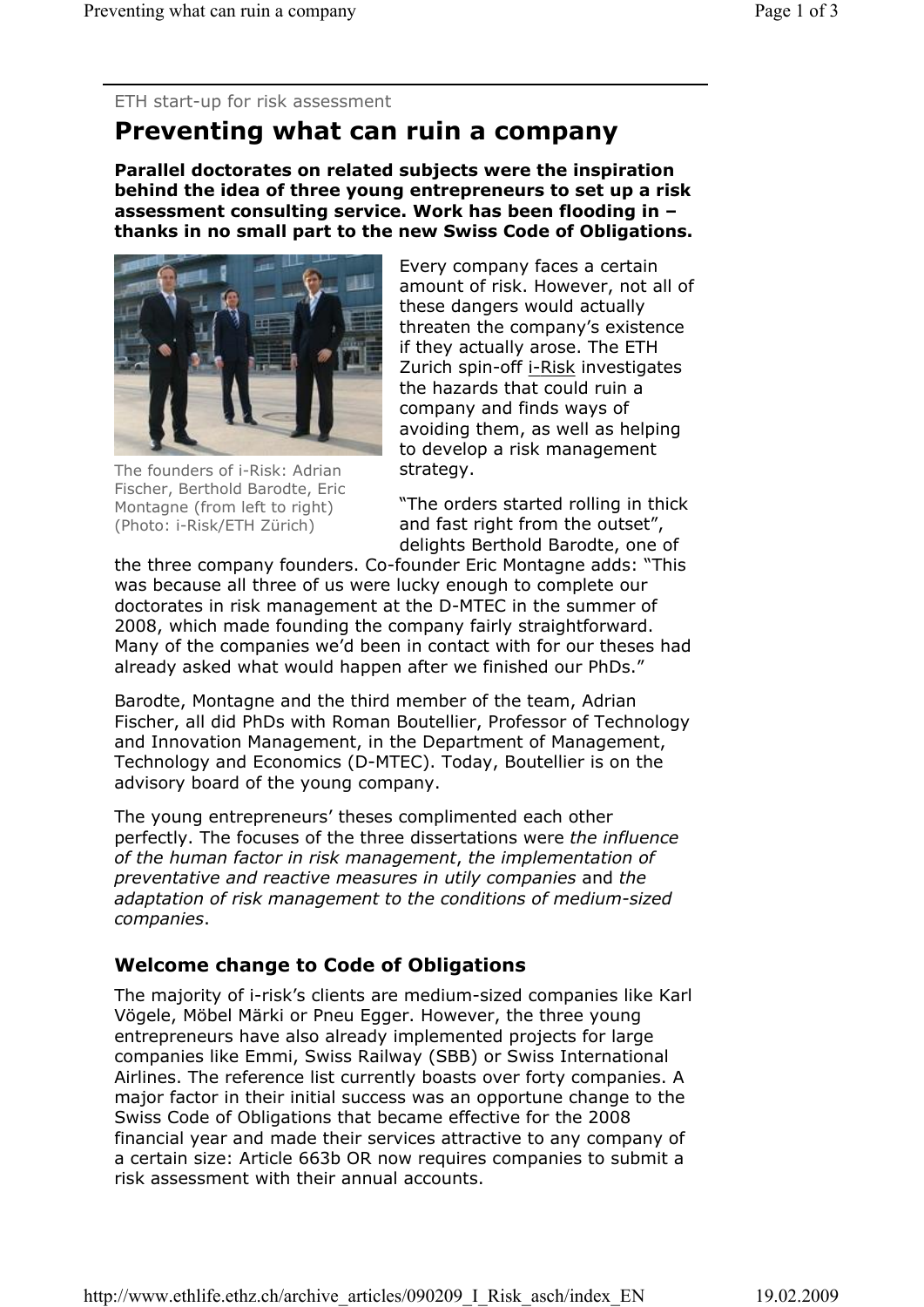i-Risk's work is based on intensive interviews and workshops with the management and experts from the particular firm in question to determine the potential dangers for the company. i-Risk also peruses checklists of items that the company thinks pose risks in important points. Eric Montagne explains the procedures: "First, we sit down with the management to analyze what could prevent them from achieving their predefined three-year objectives. We then reduce the answers to about twenty points that we substantiate in workshops." In doing so, they discuss everything from the likelihood of a fire breaking out in the production plant to the risk of missing a trend.

#### **Making sure that everyone is in the same ballpark**

In each case, it is important to ascertain just how serious the consequences would be for the business routine. They start by tackling the largest risks – no mean feat, for it often turns out that people are talking about different things. Montagne: "The classic scenario is IT failure. For one person, this might mean a two-hour breakdown – it happens more frequently but does not really threaten the business. Meanwhile, his colleague is envisaging a twoday crash – the chances of this happening are considerably lower but the consequences would be disastrous."

It is i-Risk's job to ensure that everyone proceeds from the same starting point and can then work together to identify the most serious risks. Now the root-cause-analysis can be carried out. i-Risk uses this to develop the necessary processes to neutralize the risks as far as possible. To this end, they work with the corporate management to determine which member of staff does what and when. A risk management software tool partially of their own devising helps to monitor the implementation of these processes.

## **Develop recall plan**

Berthold Barodte is aware how abstract this sounds. He uses the example of a toothbrush manufacturer to explain the procedure: "For our customers, a large-scale product recall would have disastrous consequences. The specialists from the production department know that the piece connecting the handle and the brush head has to be a certain thickness if you don't want the head to break off somewhere down the line. It stands to reason that you consider this as part of quality management." The company in question did not see any need for this, however. Barodte: "It turned out that they didn't have a recall plan to withdraw faulty goods from the market quickly and without fuss." i-Risk was able to help them with this.

## **Expansion on the cards**

The young company started so well that the three entrepreneurs are already making plans for the distant future. The most important one: "We definitely want to get more people involved", admits Barodte smiling. i-Risk will take this one step at a time. They want to involve PhD students in the future. Furthermore, they are looking to expand their business field. Montagne: "Being familiar with the